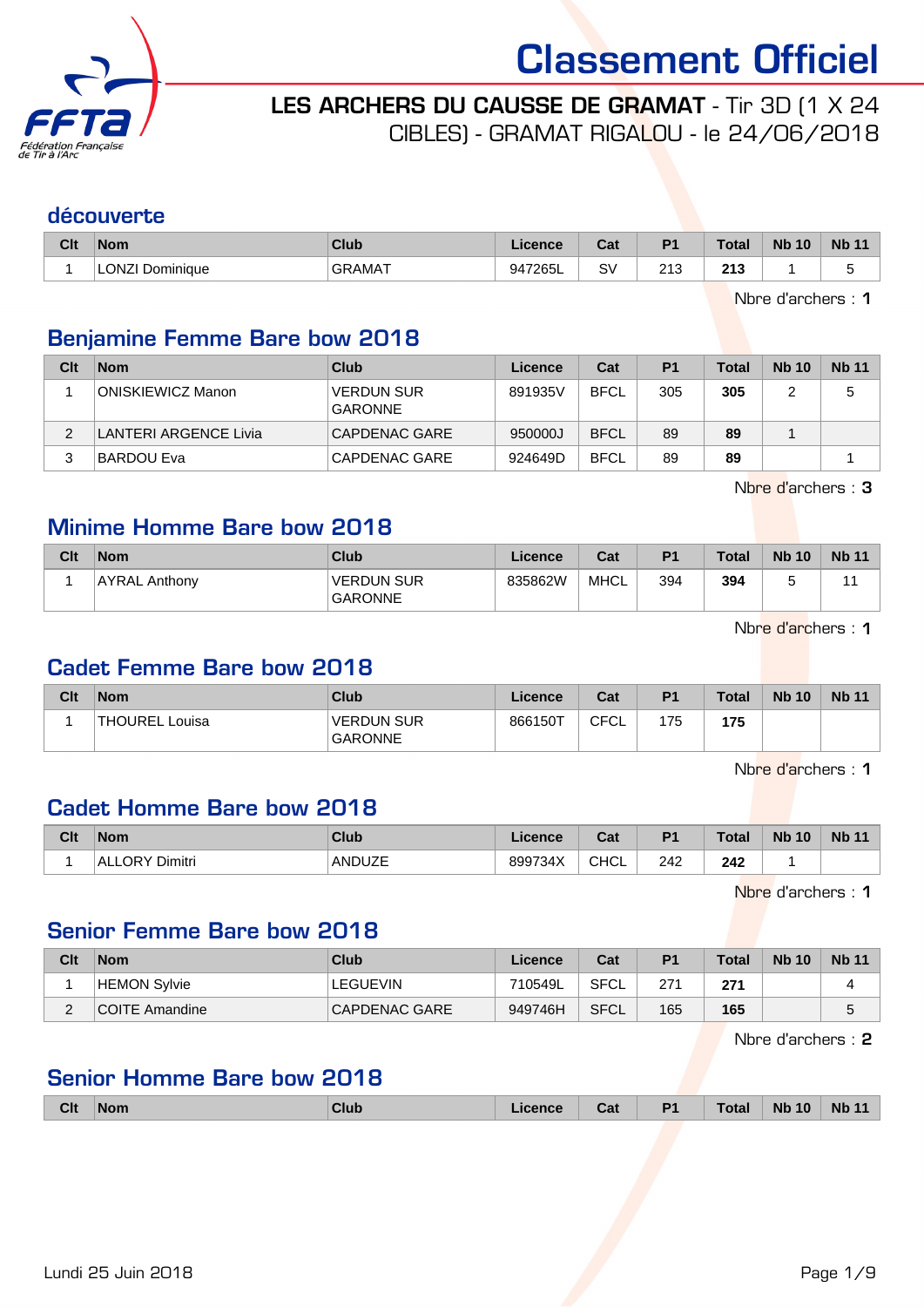

LES ARCHERS DU CAUSSE DE GRAMAT - Tir 3D (1 X 24 CIBLES) - GRAMAT RIGALOU - le 24/06/2018

### Senior Homme Bare bow 2018 (Suite)

| Clt | <b>Nom</b>       | Club                                | Licence | Cat         | P <sub>1</sub> | <b>Total</b> | <b>Nb 10</b> | <b>Nb 11</b> |
|-----|------------------|-------------------------------------|---------|-------------|----------------|--------------|--------------|--------------|
|     | ONISKIEWICZ Yoan | <b>VERDUN SUR</b><br><b>GARONNE</b> | 935339Y | SHCL        | 311            | 311          |              | 6            |
| 2   | ARNAUD Johnny    | <b>ALBI HANDIMUT</b>                | 728101P | <b>SHCL</b> | 310            | 310          |              | 8            |
| 3   | CHANVIN Olivier  | CAPDENAC GARE                       | 949980M | SHCL        | 218            | 218          |              | ົ            |

Nbre d'archers : 3

# Vétéran Femme Bare bow 2018

| Clt            | <b>Nom</b>                  | Club                                | Licence | Cat          | P <sub>1</sub> | <b>Total</b> | <b>Nb 10</b> | <b>Nb 11</b>   |
|----------------|-----------------------------|-------------------------------------|---------|--------------|----------------|--------------|--------------|----------------|
|                | <b>FENIE France</b>         | <b>MONTAUBAN</b>                    | 937801Z | <b>VFCL</b>  | 357            | 357          | 5            |                |
| $\overline{2}$ | <b>AYRAL Corinne</b>        | <b>VERDUN SUR</b><br><b>GARONNE</b> | 876563L | <b>VFCL</b>  | 310            | 310          | 6            | 9              |
| 3              | <b>LABATUT-CURCI Gisele</b> | ALBI HANDIMUT                       | 678214P | <b>SVFCL</b> | 299            | 299          |              | 7              |
| $\overline{4}$ | <b>THIESE Isabelle</b>      | <b>VERDUN SUR</b><br><b>GARONNE</b> | 785803J | <b>SVFCL</b> | 277            | 277          | 2            | $\overline{2}$ |
| 5              | JOUANNEAU Viviane           | CAPDENAC GARE                       | 653752A | <b>VFCL</b>  | 246            | 246          |              |                |

Nbre d'archers : 5

# Vétéran Homme Bare bow 2018

| Clt    | <b>Nom</b>                 | Club             | Licence | Cat         | P <sub>1</sub> | <b>Total</b> | <b>Nb 10</b> | <b>Nb 11</b> |
|--------|----------------------------|------------------|---------|-------------|----------------|--------------|--------------|--------------|
|        | <b>FENIE Pierre</b>        | <b>MONTAUBAN</b> | 781617J | <b>VHCL</b> | 354            | 354          |              | 9            |
| ◠<br>∠ | JOUANNEAU Eric             | CAPDENAC GARE    | 460671E | <b>VHCL</b> | 324            | 324          |              | 9            |
| 3      | <b>DELPECH Thierry</b>     | ALBI HANDIMUT    | 838487Z | <b>VHCL</b> | 284            | 284          |              |              |
| 4      | <b>BIENFAIT Christophe</b> | <b>LEGUEVIN</b>  | 796158P | <b>VHCL</b> | 276            | 276          | 4            | 3            |

Nbre d'archers : 4

# Vétéran Femme Arc à poulies nu 2018

| Clt | Nom                    | <b>Club</b> | Licence | $F - F$<br>ual | P <sub>1</sub> | <b>Total</b> | <b>Nb 10</b> | <b>Nb 11</b> |
|-----|------------------------|-------------|---------|----------------|----------------|--------------|--------------|--------------|
|     | <b>DELBOSC Dolores</b> | LAVELANET   | 839200Z | <b>VFCC</b>    | 330            | 330          |              |              |

Nbre d'archers : 1

# Vétéran Homme Arc à poulies nu 2018

| Clt | <b>Nom</b>               | Club              | Licence | Cat          | P <sub>1</sub> | <b>Total</b> | <b>Nb 10</b> | <b>Nb 11</b> |
|-----|--------------------------|-------------------|---------|--------------|----------------|--------------|--------------|--------------|
|     | <b>FORTASSIN Patrick</b> | I MONTAUBAN       | 355930F | <b>SVHCO</b> | 424            | 424          | 10           | 14           |
| ◠   | ZAGO Louis               | <b>AUCAMVILLE</b> | 880170G | <b>SVHCO</b> | 369            | 369          | ◠            | 15           |
| 3   | DELBOSC Eloi             | LAVELANET         | 839198X | <b>SVHCO</b> | 258            | 258          |              | 3            |
| 4   | <b>BARBARA Yves</b>      | <b>AUCAMVILLE</b> | 919365K | <b>SVHCO</b> | 242            | 242          |              | 5            |

Nbre d'archers : 4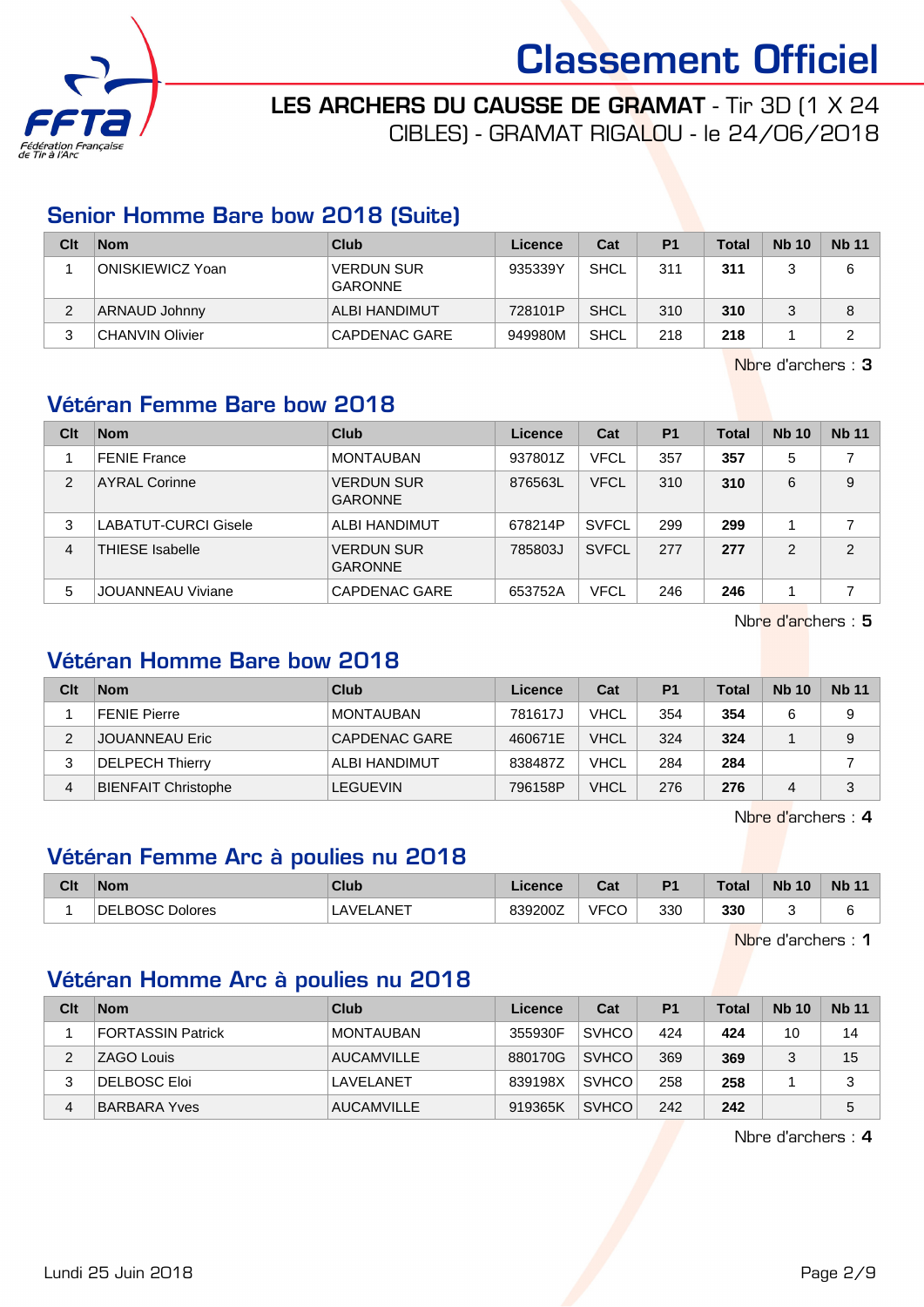



LES ARCHERS DU CAUSSE DE GRAMAT - Tir 3D (1 X 24 CIBLES) - GRAMAT RIGALOU - le 24/06/2018

### Senior Femme Arc Droit 2018

| Clt | <b>Nom</b>             | Club                                | Licence | Cat         | P <sub>1</sub> | <b>Total</b> | <b>Nb 10</b> | <b>Nb 11</b> |
|-----|------------------------|-------------------------------------|---------|-------------|----------------|--------------|--------------|--------------|
|     | <b>BAUMERT Morgane</b> | <b>VERDUN SUR</b><br><b>GARONNE</b> | 898238W | <b>SFAD</b> | 296            | 296          |              |              |
|     | MICHEL Florence        | CAPDENAC GARE                       | 731194B | <b>SFAD</b> | 157            | 157          |              |              |
| 3   | MAYMARD Sabrina        | MILLAU                              | 400257M | <b>SFAD</b> | 137            | 137          |              | ົ            |

Nbre d'archers : 3

# Senior Homme Arc Droit 2018

| Clt | <b>Nom</b>              | <b>Club</b>           | Licence         | ่∩ื่อง<br>val | D <sub>4</sub> | Total | <b>N<sub>b</sub></b><br>10 | <b>N<sub>b</sub></b> |
|-----|-------------------------|-----------------------|-----------------|---------------|----------------|-------|----------------------------|----------------------|
|     | GAR<br>` Robin<br>RDEUR | <b>NULHET</b><br>GRAI | 627321W<br>، ےں | <b>SHAD</b>   | 387            | 387   |                            | $\sim$<br>ZU         |

Nbre d'archers : 1

# Vétéran Femme Arc Droit 2018

| Clt | <b>Nom</b>                       | Club               | Licence | Cat         | P <sub>1</sub> | Total | <b>Nb 10</b> | <b>Nb 11</b>   |
|-----|----------------------------------|--------------------|---------|-------------|----------------|-------|--------------|----------------|
|     | RAMOS Daniele                    | <b>CUGNAUX</b>     | 291443L | <b>VFAD</b> | 308            | 308   |              | 2              |
| າ   | <b>GERMAIN Nathalie</b>          | L'ISLE JOURDAIN    | 844022R | <b>VFAD</b> | 241            | 241   |              | 5              |
| 3   | PAGE Xuan                        | <b>MONTGISCARD</b> | 807271U | <b>VFAD</b> | 237            | 237   |              | $\overline{2}$ |
| 4   | ROUSCHMEYER Claude<br>Jacqueline | <b>CAHORS</b>      | 933080T | <b>VFAD</b> | 210            | 210   |              | 3              |

Nbre d'archers : 4

# Vétéran Homme Arc Droit 2018

| Clt            | <b>Nom</b>              | <b>Club</b>                         | <b>Licence</b> | Cat          | <b>P1</b> | <b>Total</b> | <b>Nb 10</b>   | <b>Nb 11</b>   |
|----------------|-------------------------|-------------------------------------|----------------|--------------|-----------|--------------|----------------|----------------|
|                | <b>FAURE Thierry</b>    | <b>MONTGISCARD</b>                  | 232805Z        | <b>VHAD</b>  | 374       | 374          | 7              | 11             |
| $\overline{2}$ | ROUSCHMEYER Bruno       | <b>CAHORS</b>                       | 933079S        | <b>SVHAD</b> | 352       | 352          | 2              | 10             |
| 3              | <b>CUGUEN Stephane</b>  | ANDUZE                              | 715163B        | <b>VHAD</b>  | 334       | 334          | 5              | 6              |
| $\overline{4}$ | <b>GERMAIN Thierry</b>  | L'ISLE JOURDAIN                     | 842792D        | <b>VHAD</b>  | 304       | 304          | 1              | 8              |
| 5              | <b>MOTTON Serge</b>     | <b>CHIRAC</b>                       | 238802T        | <b>SVHAD</b> | 282       | 282          | 3              | 6              |
| 6              | <b>CLERC Denis</b>      | <b>LEGUEVIN</b>                     | 771974C        | <b>VHAD</b>  | 265       | 265          | 2              | 7              |
| 7              | LACAZE Jean-Luc         | <b>CUGNAUX</b>                      | 891709Z        | <b>VHAD</b>  | 263       | 263          |                | 4              |
| 8              | <b>AYRAL Patrice</b>    | <b>VERDUN SUR</b><br><b>GARONNE</b> | 714900R        | <b>SVHAD</b> | 257       | 257          | $\overline{4}$ | $\overline{4}$ |
| 9              | <b>LACLAUTRE Pascal</b> | <b>RODEZ</b>                        | 278085S        | <b>SVHAD</b> | 243       | 243          | 2              | 6              |
| 10             | <b>VIDAL Frederic</b>   | <b>TONNEINS</b>                     | 383230E        | <b>VHAD</b>  | 226       | 226          |                | 4              |

Nbre d'archers : 10

# Cadet Homme Arc Libre 2018

|  | Clt<br><b>Nom</b> |  | <b>Club</b> | <i>cence</i> | Cat | D <sub>1</sub> | <b>Total</b> | <b>Nb</b><br>10 | <b>Nb</b><br>. .<br>. . |
|--|-------------------|--|-------------|--------------|-----|----------------|--------------|-----------------|-------------------------|
|--|-------------------|--|-------------|--------------|-----|----------------|--------------|-----------------|-------------------------|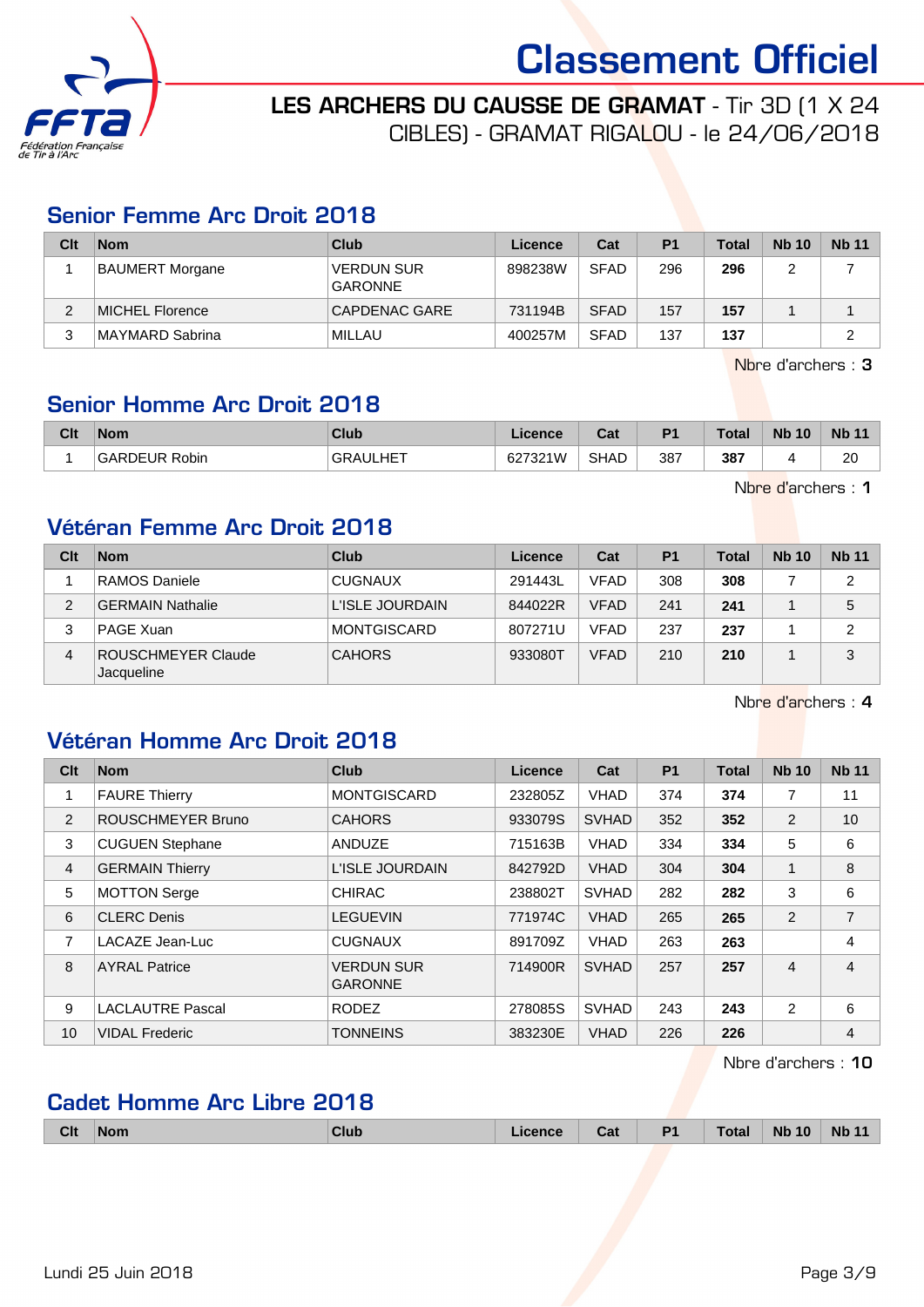

LES ARCHERS DU CAUSSE DE GRAMAT - Tir 3D (1 X 24 CIBLES) - GRAMAT RIGALOU - le 24/06/2018

### Cadet Homme Arc Libre 2018 (Suite)

| Clt | <b>Nom</b>        | Club                                | Licence | Cat         | P <sub>1</sub> | $\tau$ otal | <b>Nb 10</b> | <b>Nb 11</b> |
|-----|-------------------|-------------------------------------|---------|-------------|----------------|-------------|--------------|--------------|
|     | DALLAGLIO Thomas  | <b>VERDUN SUR</b><br><b>GARONNE</b> | 883886W | CHTL        | 416            | 416         | 12           | 10           |
|     | LASPALLES Mathieu | <b>GRAMAT</b>                       | 867770D | <b>CHTL</b> | 376            | 376         |              | 14           |

Nbre d'archers : 2

# Senior Homme Arc Libre 2018

| Clt | <b>Nom</b>               | Club                                | Licence | Cat         | P <sub>1</sub> | Total | <b>Nb 10</b> | <b>Nb 11</b> |
|-----|--------------------------|-------------------------------------|---------|-------------|----------------|-------|--------------|--------------|
|     | <b>LASPERCHES Arnaud</b> | <b>TARBES</b>                       | 312484G | <b>SHTL</b> | 492            | 492   | 20           | 24           |
| 2   | <b>GATTI Bertrand</b>    | <b>VERDUN SUR</b><br><b>GARONNE</b> | 857740B | <b>SHTL</b> | 462            | 462   | 20           | 17           |
| 3   | <b>FAURE Julien</b>      | LEGUEVIN                            | 725134P | <b>SHTL</b> | 429            | 429   | 14           | 14           |
| 4   | <b>MAUBEC Patrice</b>    | <b>AUCAMVILLE</b>                   | 905215E | <b>SHTL</b> | 334            | 334   | 3            | 9            |

Nbre d'archers : 4

#### Vétéran Femme Arc Libre 2018

| Clt      | <b>Nom</b>      | Club           | Licence | Cat         | P <sub>1</sub> | <b>Total</b> | <b>Nb 10</b> | <b>Nb 11</b> |
|----------|-----------------|----------------|---------|-------------|----------------|--------------|--------------|--------------|
|          | RUIZ Carol      | <b>COGOLIN</b> | 708905Z | VFTL        | 418            | 418          | 10           | 13           |
| <u>_</u> | GUIMBAL Solange | <b>DAMAZAN</b> | 937117F | <b>VFTL</b> | 417            | 417          |              | 15           |

Nbre d'archers : 2

# Vétéran Homme Arc Libre 2018

| Clt            | <b>Nom</b>                   | Club               | Licence | Cat          | <b>P1</b> | <b>Total</b> | <b>Nb 10</b> | <b>Nb 11</b> |
|----------------|------------------------------|--------------------|---------|--------------|-----------|--------------|--------------|--------------|
|                | <b>GUIMBAL Gilles</b>        | DAMAZAN            | 742578A | <b>SVHTL</b> | 482       | 482          | 23           | 16           |
| $\overline{2}$ | <b>RUIZ Alain</b>            | <b>COGOLIN</b>     | 599520C | <b>VHTL</b>  | 473       | 473          | 13           | 25           |
| 3              | ALVAREZ Jean Pierre          | MILLAU             | 365097V | <b>SVHTL</b> | 451       | 451          | 15           | 20           |
| $\overline{4}$ | <b>VALETTE William</b>       | <b>GOURDON</b>     | 715812G | <b>VHTL</b>  | 448       | 448          | 13           | 18           |
| 5              | <b>SCHILLACI Claude</b>      | <b>MONTGISCARD</b> | 232624C | <b>SVHTL</b> | 434       | 434          | 13           | 17           |
| 6              | <b>COMBELLES Jean-Pierre</b> | <b>CAHORS</b>      | 412379N | <b>VHTL</b>  | 432       | 432          | 14           | 15           |
|                | <b>SIEGWALT Serge</b>        | <b>MONTAUBAN</b>   | 789822C | <b>VHTL</b>  | 360       | 360          | 2            | 11           |

Nbre d'archers : 7

# Junior Femme Arc Chasse 2018

| Clt | <b>Nom</b>     | Club                                | Licence | Cat         | P <sub>1</sub> | Total | <b>Nb 10</b> | <b>Nb 11</b> |
|-----|----------------|-------------------------------------|---------|-------------|----------------|-------|--------------|--------------|
|     | BAUMERT Alicia | <b>VERDUN SUR</b><br><b>GARONNE</b> | 933135C | <b>JFAC</b> | 230            | 230   |              |              |

Nbre d'archers : 1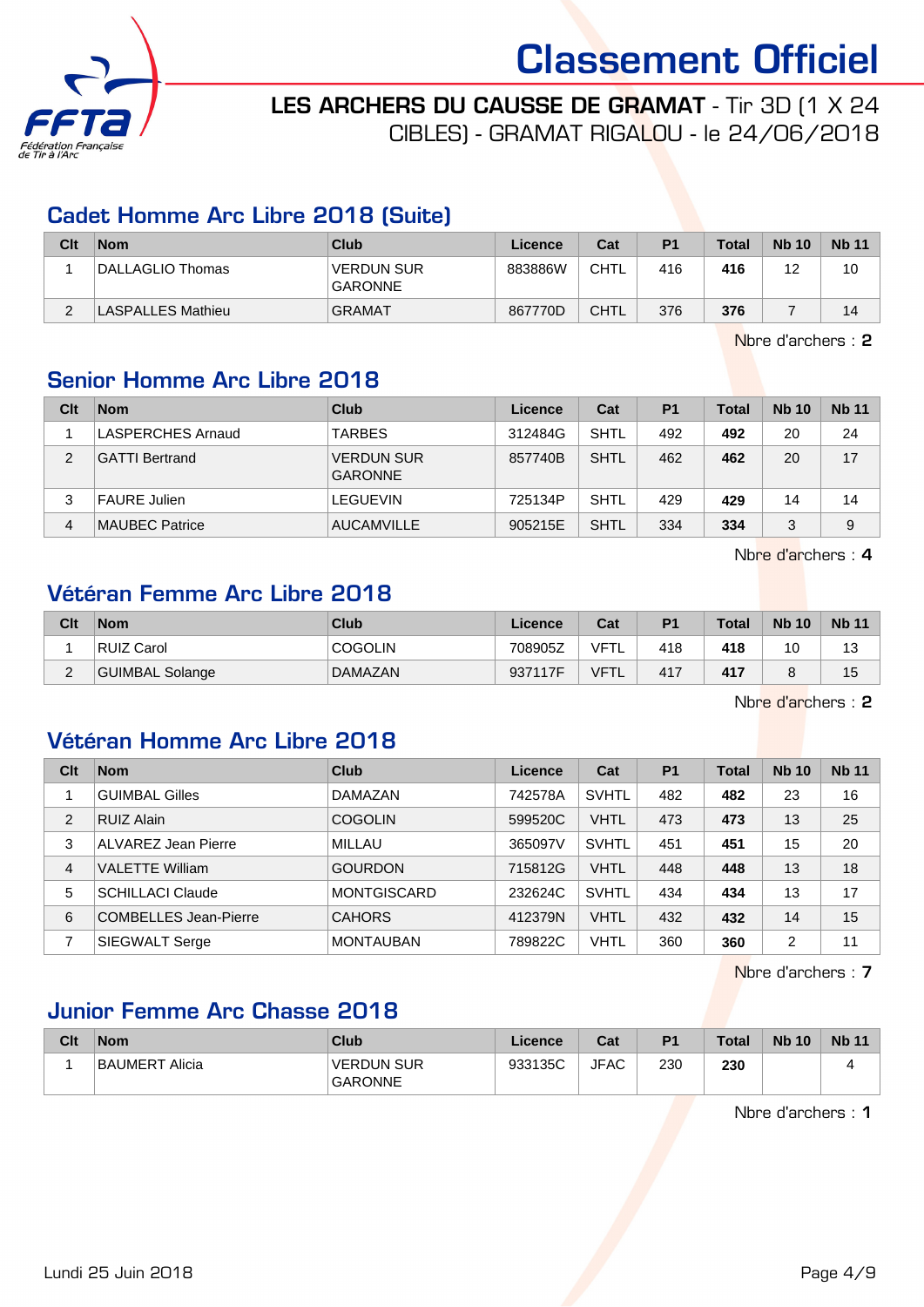



LES ARCHERS DU CAUSSE DE GRAMAT - Tir 3D (1 X 24 CIBLES) - GRAMAT RIGALOU - le 24/06/2018

#### Senior Femme Arc Chasse 2018

| Clt | <b>Nom</b>                         | Club     | icence  | <b>Cost</b><br>ual | D <sub>1</sub> | Total         | <b>Nb</b><br>10 | <b>Nb 11</b> |
|-----|------------------------------------|----------|---------|--------------------|----------------|---------------|-----------------|--------------|
|     | <b>VIDAL</b><br>-Claire<br>Marie-C | TONNEINS | 764170V | <b>SFAC</b>        | 257<br>__      | 257<br>$\sim$ |                 | . .          |

Nbre d'archers : 1

# Senior Homme Arc Chasse 2018

| Clt | <b>Nom</b>              | Club            | Licence | Cat         | P <sub>1</sub> | Total | <b>Nb 10</b> | <b>Nb 11</b> |
|-----|-------------------------|-----------------|---------|-------------|----------------|-------|--------------|--------------|
|     | MAYMARD Cyril           | MILLAU          | 744150J | <b>SHAC</b> | 374            | 374   |              | 15           |
| C   | <b>FROISSARD Damien</b> | <b>LEGUEVIN</b> | 875961G | <b>SHAC</b> | 289            | 289   |              |              |
| C   | <b>LAUZERAL Kevin</b>   | <b>CUGNAUX</b>  | 681588G | <b>SHAC</b> | 177            | 177   |              |              |

Nbre d'archers : 3

# Vétéran Femme Arc Chasse 2018

| Clt | <b>Nom</b>         | Club                         | Licence | Cat          | P <sub>1</sub> | <b>Total</b> | <b>Nb 10</b>   | <b>Nb 11</b> |
|-----|--------------------|------------------------------|---------|--------------|----------------|--------------|----------------|--------------|
|     | AUDRAN Solange     | <b>COGOLIN</b>               | 859372A | <b>VFAC</b>  | 277            | 277          |                | 6            |
| ົ   | <b>PLAYE Aline</b> | CASTELNAU DE<br><b>MEDOC</b> | 624049P | <b>SVFAC</b> | 240            | 240          | $\overline{ }$ | ن            |

Nbre d'archers : 2

# Vétéran Homme Arc Chasse 2018

| Clt | <b>Nom</b>                   | Club                            | Licence | Cat          | P <sub>1</sub> | Total | <b>Nb 10</b> | <b>Nb 11</b> |
|-----|------------------------------|---------------------------------|---------|--------------|----------------|-------|--------------|--------------|
|     | <b>PAGE Patrick</b>          | <b>MONTGISCARD</b>              | 807270T | <b>VHAC</b>  | 327            | 327   | 3            |              |
| 2   | <b>GUNAUD Gilles</b>         | ST ETIENNE DE<br><b>TULMONT</b> | 415216X | <b>VHAC</b>  | 311            | 311   | 4            | 6            |
| 3   | <b>LASPERCHES Jeanpierre</b> | <b>TARBES</b>                   | 430541E | <b>SVHAC</b> | 279            | 279   | っ            | 6            |
| 4   | <b>AUDRAN Michel</b>         | <b>COGOLIN</b>                  | 371922N | <b>SVHAC</b> | 271            | 271   | 2            | 4            |
| 5   | <b>THOZET Michel</b>         | <b>AUCAMVILLE</b>               | 048972F | <b>VHAC</b>  | 241            | 241   | 4            | 3            |

Nbre d'archers : 5

# Autres tirs

# Benjamine Femme Bare bow 2018

| Tir              | <b>Nom</b>        | Club                                | <b>Licence</b> | Cat         | P <sub>1</sub> | Total | <b>Nb 10</b> | <b>Nb 11</b> |
|------------------|-------------------|-------------------------------------|----------------|-------------|----------------|-------|--------------|--------------|
| Tir <sub>2</sub> | ONISKIEWICZ Manon | <b>VERDUN SUR</b><br><b>GARONNE</b> | 891935V        | <b>BFCL</b> | 297            | 297   |              | -            |

Nbre d'archers : 1

# Minime Homme Bare bow 2018

| <b>Tir</b> | <b>Nom</b> | Club | .icence | Cat | P1 | Total | <b>Nb 10</b> | <b>Nb 11</b> |
|------------|------------|------|---------|-----|----|-------|--------------|--------------|
|            |            |      |         |     |    |       |              |              |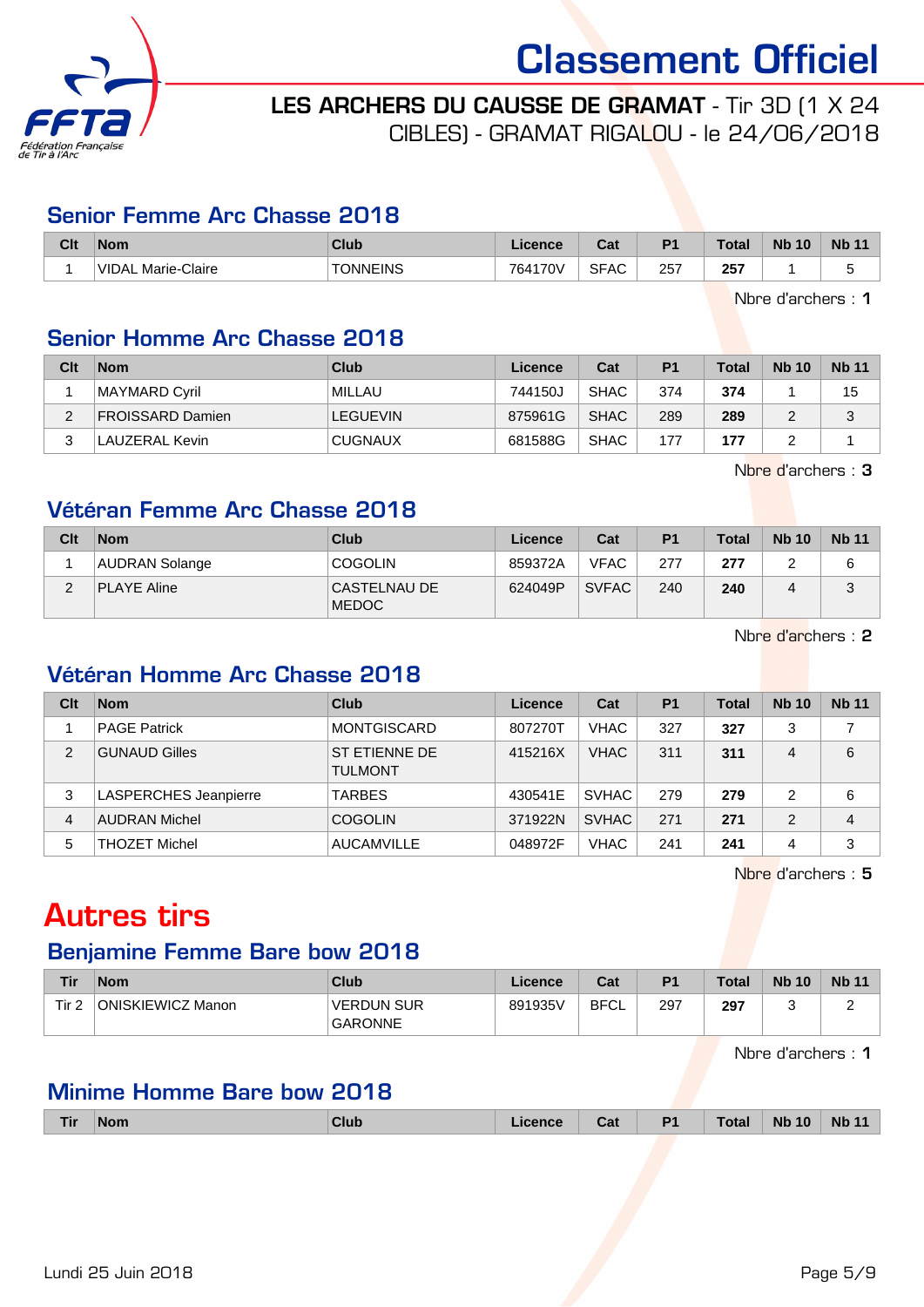

LES ARCHERS DU CAUSSE DE GRAMAT - Tir 3D (1 X 24

CIBLES) - GRAMAT RIGALOU - le 24/06/2018

### Minime Homme Bare bow 2018 (Suite)

| Tir   | <b>Nom</b>           | Club                                | ∟icence | Cat  | P <sub>1</sub> | <b>Total</b> | <b>Nb 10</b> | <b>Nb 11</b> |
|-------|----------------------|-------------------------------------|---------|------|----------------|--------------|--------------|--------------|
| Tir 2 | <b>AYRAL Anthony</b> | <b>VERDUN SUR</b><br><b>GARONNE</b> | 835862W | MHCL | 307            | 307          |              |              |

Nbre d'archers : 1

### Cadet Femme Bare bow 2018

| Tir              | <b>Nom</b>          | Club                                | Licence | Cat  | P <sub>1</sub> | <b>Total</b> | <b>Nb 10</b> | <b>Nb 11</b> |
|------------------|---------------------|-------------------------------------|---------|------|----------------|--------------|--------------|--------------|
| Tir <sub>2</sub> | THOUREL L<br>Louisa | <b>VERDUN SUR</b><br><b>GARONNE</b> | 866150T | CFCL | 196            | 196          |              |              |

Nbre d'archers : 1

### Cadet Homme Bare bow 2018

| <b>Tir</b> | <b>Nom</b>              | Club          | ence    | $\sim$<br>cal | D <sub>1</sub> | <b>Total</b> | <b>Nb</b><br>10 | <b>Nb</b> |
|------------|-------------------------|---------------|---------|---------------|----------------|--------------|-----------------|-----------|
| Tir 2      | Dimitri<br>าRY∶<br>'AL. | <b>ANDUZE</b> | 899734X | CHCL          | 260<br>__      | 260<br>- -   |                 | ັ         |

Nbre d'archers : 1

### Senior Femme Bare bow 2018

| <b>Tir</b>       | <b>Nom</b>     | Club            | Licence | Cat  | P <sub>1</sub> | <b>Total</b> | <b>Nb 10</b> | <b>Nb 11</b> |
|------------------|----------------|-----------------|---------|------|----------------|--------------|--------------|--------------|
| Tir <sub>2</sub> | HEMON Sylvie   | <b>LEGUEVIN</b> | 710549L | SFCL | 327            | 327          |              |              |
| Tir 2            | COITE Amandine | CAPDENAC GARE   | 949746H | SFCL |                | 177          |              |              |

Nbre d'archers : 2

# Senior Homme Bare bow 2018

| Tir              | <b>Nom</b>       | <b>Club</b>                         | Licence | Cat  | D <sub>1</sub> | <b>Total</b> | <b>Nb 10</b> | <b>Nb 11</b> |
|------------------|------------------|-------------------------------------|---------|------|----------------|--------------|--------------|--------------|
| Tir <sub>2</sub> | ONISKIEWICZ Yoan | <b>VERDUN SUR</b><br><b>GARONNE</b> | 935339Y | SHCL | 274            | 274          | -            |              |

Nbre d'archers : 1

### Vétéran Femme Bare bow 2018

| Tir   | <b>Nom</b>             | Club                                | Licence | Cat          | P <sub>1</sub> | <b>Total</b> | <b>Nb 10</b> | <b>Nb 11</b> |
|-------|------------------------|-------------------------------------|---------|--------------|----------------|--------------|--------------|--------------|
| Tir 2 | AYRAL Corinne          | <b>VERDUN SUR</b><br><b>GARONNE</b> | 876563L | <b>VFCL</b>  | 302            | 302          | 4            | 3            |
| Tir 2 | JOUANNEAU Viviane      | CAPDENAC GARE                       | 653752A | <b>VFCL</b>  | 194            | 194          |              | C            |
| Tir 2 | <b>THIESE Isabelle</b> | <b>VERDUN SUR</b><br><b>GARONNE</b> | 785803J | <b>SVFCL</b> | 174            | 174          |              |              |

Nbre d'archers : 3

# Vétéran Homme Bare bow 2018

| <b>Tir</b> | <b>Nom</b> | Club | Licence | Cat | <b>P1</b> | <b>Total</b> | <b>Nb 10</b> | <b>Nb 11</b> |
|------------|------------|------|---------|-----|-----------|--------------|--------------|--------------|
|            |            |      |         |     |           |              |              |              |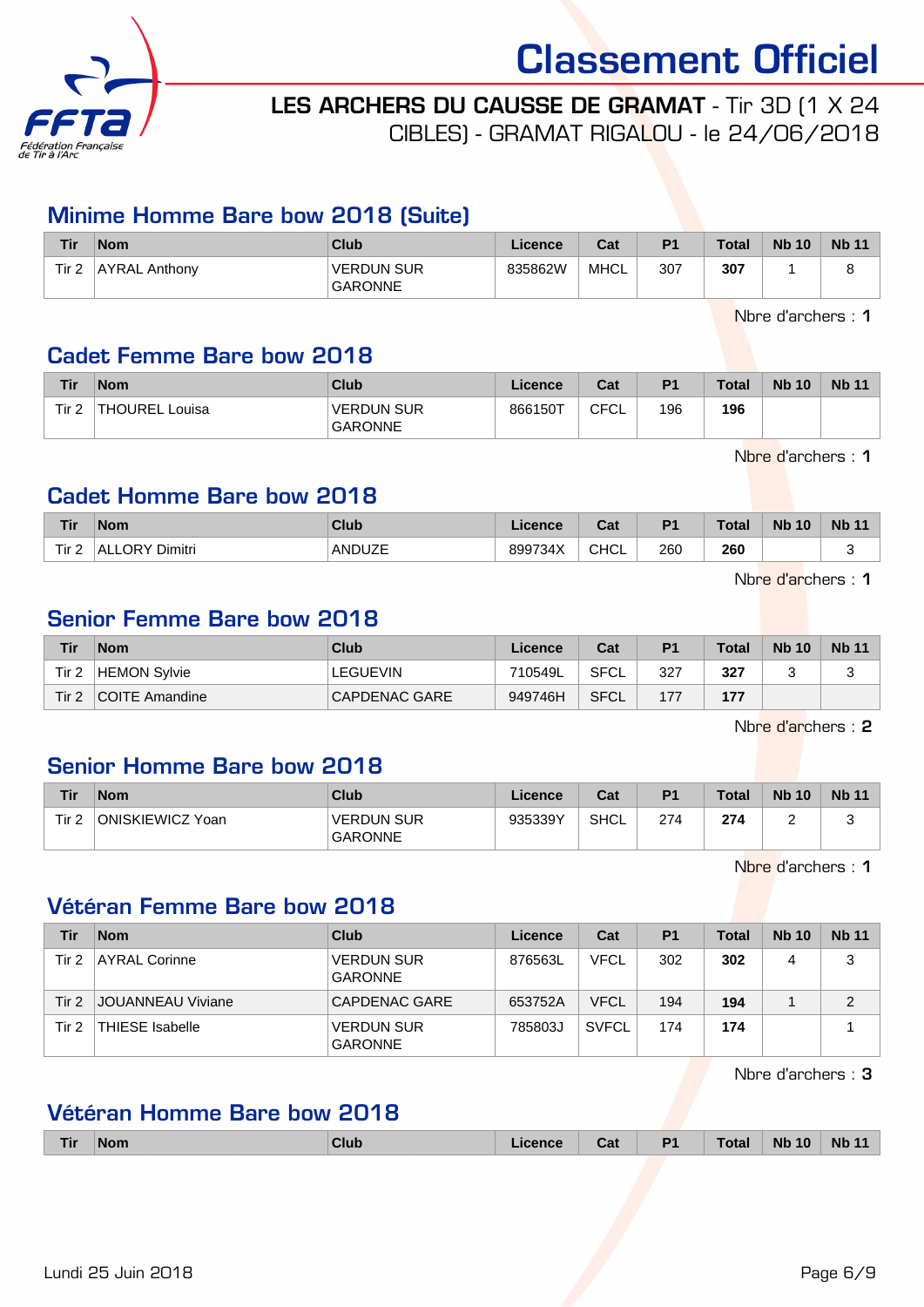



LES ARCHERS DU CAUSSE DE GRAMAT - Tir 3D (1 X 24

CIBLES) - GRAMAT RIGALOU - le 24/06/2018

# Vétéran Homme Bare bow 2018 (Suite)

| Tir      | <b>Nom</b>                 | Club            | Licence | Cat         | P1  | <b>Total</b> | <b>Nb 10</b> | <b>Nb 11</b> |
|----------|----------------------------|-----------------|---------|-------------|-----|--------------|--------------|--------------|
| Tir 2    | DELPECH Thierry            | ALBI HANDIMUT   | 838487Z | <b>VHCL</b> | 323 | 323          |              |              |
| $T$ ir 2 | <b>JOUANNEAU Eric</b>      | CAPDENAC GARE   | 460671E | <b>VHCL</b> | 281 | 281          |              |              |
| Tir 2    | <b>BIENFAIT Christophe</b> | <b>LEGUEVIN</b> | 796158P | <b>VHCL</b> | 260 | 260          |              |              |

Nbre d'archers : 3

# Vétéran Femme Arc à poulies nu 2018

| Tir                          | <b>Nom</b>           | Club         | <b>licence</b> | ີລະ<br>⊌a⊧       | D <sub>1</sub> | Total | <b>Nb 10</b> | <b>Nb 11</b> |
|------------------------------|----------------------|--------------|----------------|------------------|----------------|-------|--------------|--------------|
| Tir <sub>2</sub><br><u>_</u> | LBOSC Dolores<br>DEI | _ANE⊤<br>AVF | 839200Z        | <b>VFCC</b><br>◡ | 319            | 319   |              |              |

Nbre d'archers : 1

# Vétéran Homme Arc à poulies nu 2018

| Tir   | <b>Nom</b>          | Club              | Licence | Cat          | P <sub>1</sub> | <b>Total</b> | <b>Nb 10</b> | <b>Nb 11</b> |
|-------|---------------------|-------------------|---------|--------------|----------------|--------------|--------------|--------------|
| Tir 2 | FORTASSIN Patrick   | MONTAUBAN         | 355930F | <b>SVHCO</b> | 384            | 384          |              | 14           |
| Tir 2 | DELBOSC Eloi        | <b>LAVELANET</b>  | 839198X | <b>SVHCO</b> | 321            | 321          |              | 8            |
| Tir 2 | <b>BARBARA Yves</b> | <b>AUCAMVILLE</b> | 919365K | <b>SVHCO</b> | 299            | 299          |              | 6            |

Nbre d'archers : 3

# Senior Femme Arc Droit 2018

| Tir   | <b>Nom</b>             | Club                         | Licence | Cat         | P <sub>1</sub> | Total | <b>Nb 10</b> | <b>Nb 11</b> |
|-------|------------------------|------------------------------|---------|-------------|----------------|-------|--------------|--------------|
| Tir 2 | <b>BAUMERT Morgane</b> | <b>VERDUN SUR</b><br>GARONNE | 898238W | <b>SFAD</b> | 196            | 196   |              |              |
| Tir 2 | MICHEL Florence        | CAPDENAC GARE                | 731194B | <b>SFAD</b> | 145            | 145   |              |              |

Nbre d'archers : 2

# Senior Homme Arc Droit 2018

| Tir   | <b>Nom</b>           | Club            | Licence | $R_{\rm eff}$<br>⊍⊌ | D <sub>1</sub> | <b>Total</b> | 10<br><b>N<sub>b</sub></b> | <b>Nb 11</b> |
|-------|----------------------|-----------------|---------|---------------------|----------------|--------------|----------------------------|--------------|
| Tir 2 | <b>GARDEUR Robin</b> | <b>GRAULHET</b> | 627321W | <b>SHAD</b>         | 393            | 393          |                            | 10           |

Nbre d'archers : 1

# Vétéran Femme Arc Droit 2018

| Tir              | <b>Nom</b>                       | Club            | Licence | Cat         | P <sub>1</sub> | <b>Total</b> | <b>Nb 10</b> | <b>Nb 11</b> |
|------------------|----------------------------------|-----------------|---------|-------------|----------------|--------------|--------------|--------------|
| Tir 2            | RAMOS Daniele                    | <b>CUGNAUX</b>  | 291443L | <b>VFAD</b> | 274            | 274          |              | Δ            |
| Tir <sub>2</sub> | <b>GERMAIN Nathalie</b>          | L'ISLE JOURDAIN | 844022R | <b>VFAD</b> | 204            | 204          |              |              |
| Tir 2            | ROUSCHMEYER Claude<br>Jacqueline | <b>CAHORS</b>   | 933080T | <b>VFAD</b> | 189            | 189          |              |              |

Nbre d'archers : 3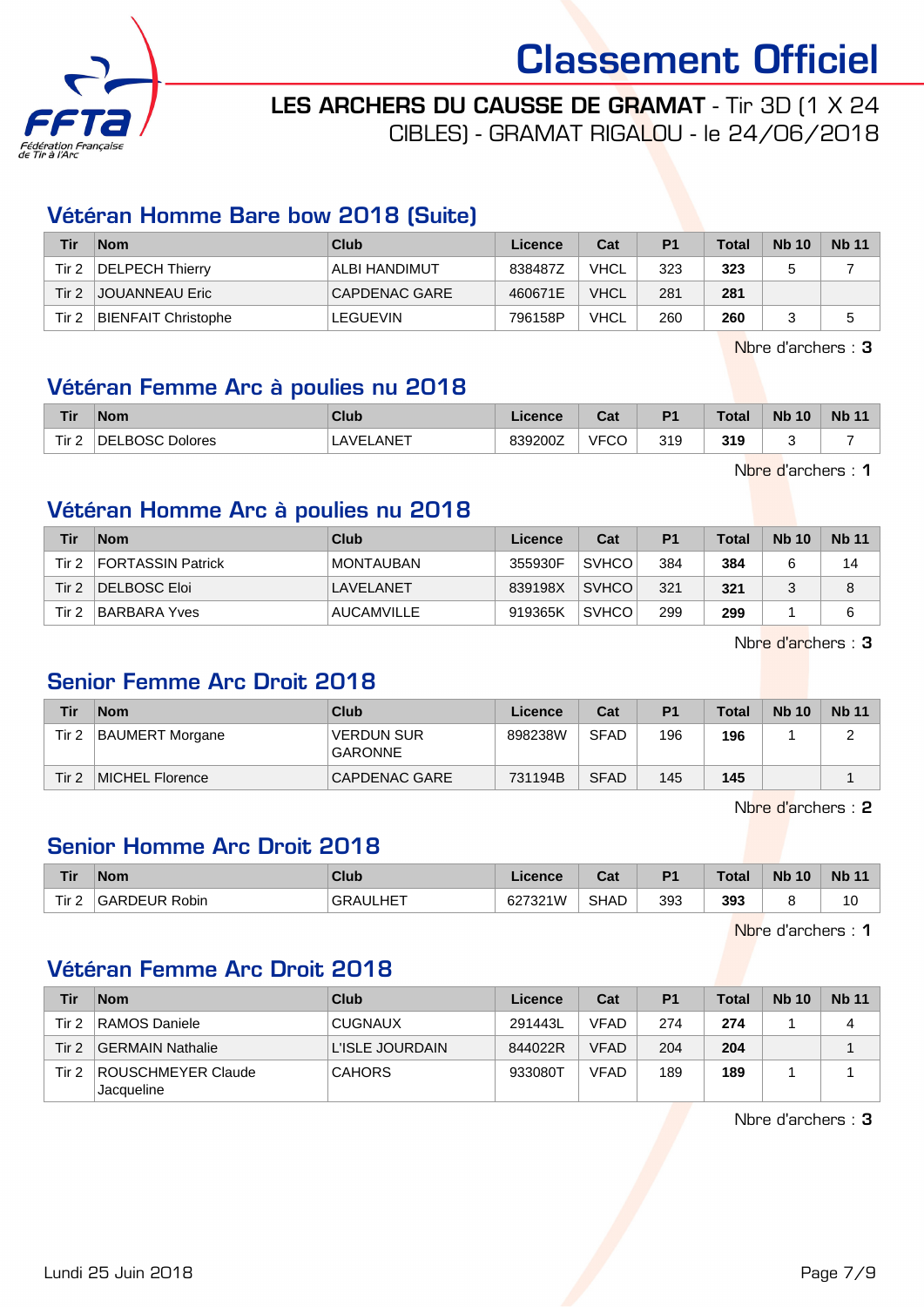

LES ARCHERS DU CAUSSE DE GRAMAT - Tir 3D (1 X 24 CIBLES) - GRAMAT RIGALOU - le 24/06/2018

### Vétéran Homme Arc Droit 2018

| <b>Tir</b> | <b>Nom</b>               | Club                                | Licence | Cat          | P <sub>1</sub> | <b>Total</b> | <b>Nb 10</b>   | <b>Nb 11</b>   |
|------------|--------------------------|-------------------------------------|---------|--------------|----------------|--------------|----------------|----------------|
| Tir 2      | <b>FAURE Thierry</b>     | <b>MONTGISCARD</b>                  | 232805Z | <b>VHAD</b>  | 341            | 341          | 5              | 8              |
| Tir 2      | <b>ROUSCHMEYER Bruno</b> | <b>CAHORS</b>                       | 933079S | <b>SVHAD</b> | 307            | 307          | $\overline{4}$ | $\overline{7}$ |
| Tir 2      | <b>LACLAUTRE Pascal</b>  | <b>RODEZ</b>                        | 278085S | <b>SVHAD</b> | 293            | 293          |                | 5              |
| Tir 2      | <b>GERMAIN Thierry</b>   | L'ISLE JOURDAIN                     | 842792D | <b>VHAD</b>  | 289            | 289          | 2              | 5              |
| Tir 2      | <b>CUGUEN Stephane</b>   | ANDUZE                              | 715163B | <b>VHAD</b>  | 287            | 287          |                | 4              |
| Tir $2$    | <b>AYRAL Patrice</b>     | <b>VERDUN SUR</b><br><b>GARONNE</b> | 714900R | <b>SVHAD</b> | 282            | 282          |                | 6              |
| Tir 2      | <b>CLERC Denis</b>       | LEGUEVIN                            | 771974C | <b>VHAD</b>  | 279            | 279          | 2              | 3              |
| Tir 2      | <b>MOTTON Serge</b>      | <b>CHIRAC</b>                       | 238802T | <b>SVHAD</b> | 260            | 260          |                | 6              |
| Tir 2      | LACAZE Jean-Luc          | <b>CUGNAUX</b>                      | 891709Z | <b>VHAD</b>  | 225            | 225          |                | 4              |

Nbre d'archers : 9

### Cadet Homme Arc Libre 2018

| Tir   | <b>Nom</b>        | Club                         | Licence | Cat         | P <sub>1</sub> | Total | <b>Nb 10</b> | <b>Nb 11</b> |
|-------|-------------------|------------------------------|---------|-------------|----------------|-------|--------------|--------------|
| Tir 2 | DALLAGLIO Thomas  | <b>VERDUN SUR</b><br>GARONNE | 883886W | <b>CHTL</b> | 375            | 375   |              | 10           |
| Tir 2 | LASPALLES Mathieu | <b>GRAMAT</b>                | 867770D | <b>CHTL</b> | 320            | 320   |              | 9            |

Nbre d'archers : 2

# Senior Homme Arc Libre 2018

| Tir   | <b>Nom</b>            | Club                                | Licence | Cat         | P <sub>1</sub> | <b>Total</b> | <b>Nb 10</b> | <b>Nb 11</b> |
|-------|-----------------------|-------------------------------------|---------|-------------|----------------|--------------|--------------|--------------|
| Tir 2 | LASPERCHES Arnaud     | <b>TARBES</b>                       | 312484G | SHTL        | 487            | 487          | 19           | 23           |
| Tir 2 | <b>GATTI Bertrand</b> | <b>VERDUN SUR</b><br><b>GARONNE</b> | 857740B | <b>SHTL</b> | 469            | 469          | 21           | 18           |
| Tir 2 | <b>FAURE Julien</b>   | LEGUEVIN                            | 725134P | <b>SHTL</b> | 439            | 439          | 13           | 18           |
| Tir 2 | <b>MAUBEC Patrice</b> | <b>AUCAMVILLE</b>                   | 905215E | <b>SHTL</b> | 342            | 342          | 5            |              |

Nbre d'archers : 4

# Vétéran Femme Arc Libre 2018

| <b>Tir</b> | <b>Nom</b>          | Club           | Licence       | Cat | P <sub>1</sub> | <b>Total</b> | <b>Nb 10</b> | <b>Nb 11</b>                   |
|------------|---------------------|----------------|---------------|-----|----------------|--------------|--------------|--------------------------------|
| Tir $2$    | ⊺GUIMBAL<br>Solange | <b>DAMAZAN</b> | 0271175<br>ວບ | VFT | 349            | 349<br>- -   | ∽<br>-       | $\overline{A}$<br>I.<br>$\sim$ |

Nbre d'archers : 1

# Vétéran Homme Arc Libre 2018

| Tir   | <b>Nom</b>      | Club           | Licence | Cat         | P <sub>1</sub> | <b>Total</b> | <b>Nb 10</b> | <b>Nb</b> 11 |
|-------|-----------------|----------------|---------|-------------|----------------|--------------|--------------|--------------|
| Tir 2 | GUIMBAL Gilles  | DAMAZAN        | 742578A | SVHTL       | 470            | 470          | ıд           | 23           |
| Tir 2 | VALETTE William | <b>GOURDON</b> | 715812G | <b>VHTL</b> | 442            | 442          | 10           | 4            |